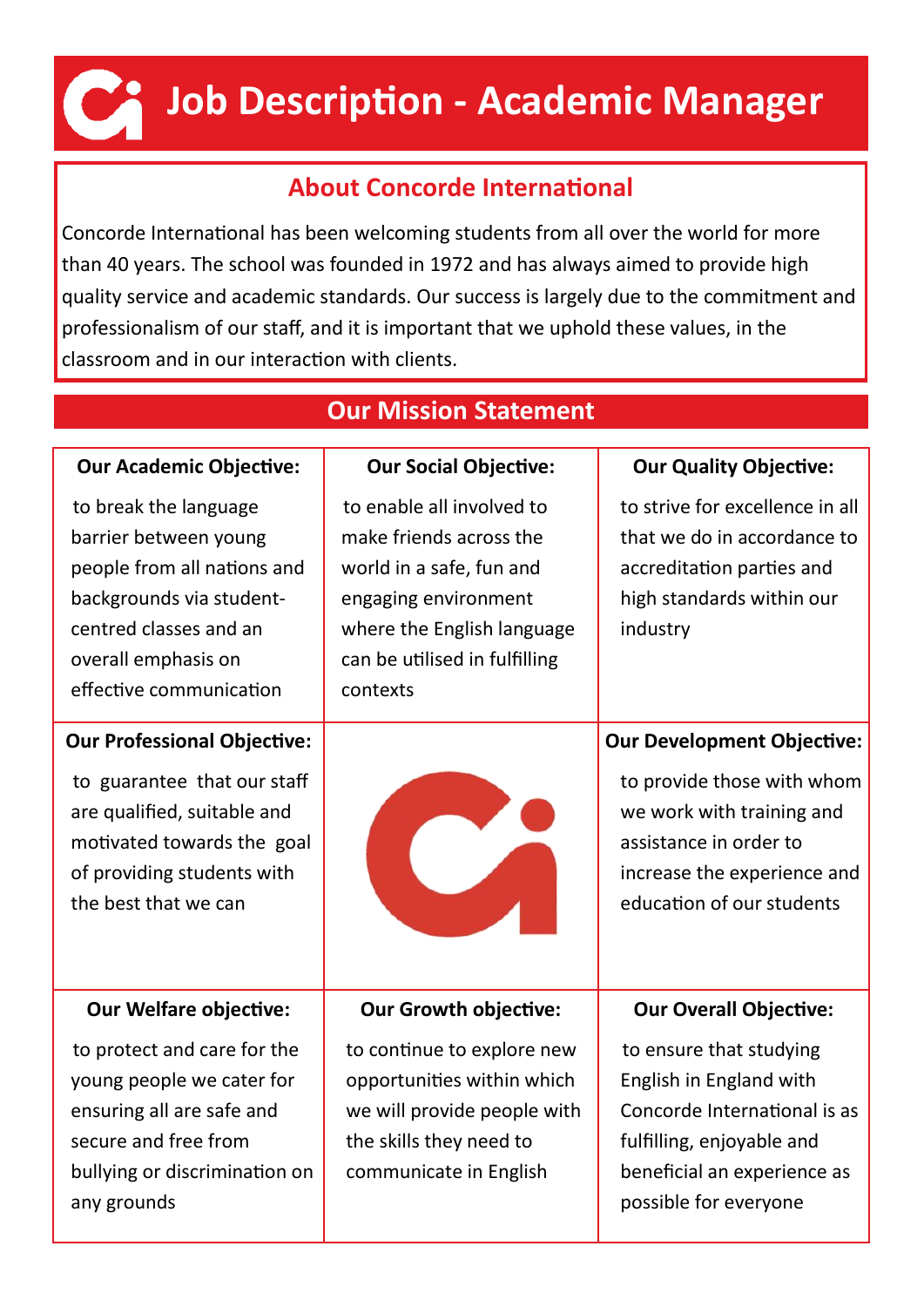

## **Person Specification**

#### **Essential Requirements**

- A recognised teaching qualification such as RSA / Cambridge CELTA orTrinity Cert TESOL or equivalent **(Qualification must contain at least 100 hours of ELT/TESOL input, minimum 6 hours supervised teaching practice and must be externally validated by a reputable examination body)** or PGCE in relevant subjects, BEd, QTS or overseas equivalent.
- DELTA, Dip TESOL or equivalent
- Minimum of 5 years teaching experience including time with teenagers
- Eligible to live and work in the UK (we cannot assist in any way with work permits or visas)
- University degree or overseas equivalent

| <b>Desirable Requirements</b> |  |  |  |
|-------------------------------|--|--|--|
|                               |  |  |  |

|           | <b>Desirable Requirements</b>                                                                           | <b>How Assessed</b>           |
|-----------|---------------------------------------------------------------------------------------------------------|-------------------------------|
| $\bullet$ | Native or very near-native competency in English                                                        | Interview                     |
| $\bullet$ | Knowledge of the summer school location for which you are applying                                      | Interview                     |
| ٠         | Previous teaching experience with teenagers and young learners, especially within multinational classes | Application form & references |
| ٠         | Committed to your own Professional Development and that of others                                       | Interview                     |
| ٠         | Previous experience working in a junior summer school environment within a management capacity          | Application form & references |
| ٠         | Effective management and motivational skills and a professional approach to work                        | Application form              |
| ٠         | Able to work with computers                                                                             | Application form              |
| ٠         | Able to speak a second language                                                                         | Application form              |
| ٠         | Current first aid                                                                                       | Application form              |
|           | Recent DBS check (formerly CRB)                                                                         | Application form              |

#### **Teacher Support**

- You will give daily support to all teachers on your team
- Pair up the teachers in terms of experience and personality in order to provide high standards of teaching a positive experience for both students and the teachers
- Organise and deliver weekly Teacher Development Workshops and ensure that the topic and content is relevant, practical and useful for teachers
- Implement where possible additional methods of Continued Professional Development should a need be identified
- Observe each teacher at least twice (including a less formal pop-in) during their contracted period and hold an individual feedback session afterwards
- Complete a feedback form for each observation and make sure that Head Office receive a copy as soon as possible
- Ensure that teachers carry out pre/on/post excursion activities as per the Academic Schedule

#### **Managerial Duties**

- Liaising with the Centre Manager, you are responsible for all academic issues. It is vital that all managers work together to ensure the smooth running of the summer school.
- You will need to teach in the event of staff sickness or absence if appropriate cover is not available. You will not normally be required to take part in the activities.
- You will attend a management induction in Canterbury before inducting your team of teachers when they arrive at the centre.
- Meet with newly arrived Group Leaders to go through the academic programme and lesson structure using the academic section of the Group Leader's Handbook and answer arising questions as necessary.
- Carry out a one-to-one staff appraisal with each teacher, using the staff appraisal form. Work closely with the other managers to do this and return these forms to Head Office as soon as possible for the purpose of reference writing, which is done centrally. **Staff appraisal forms must be signed off by** *both* **the Academic Manager and Teacher**.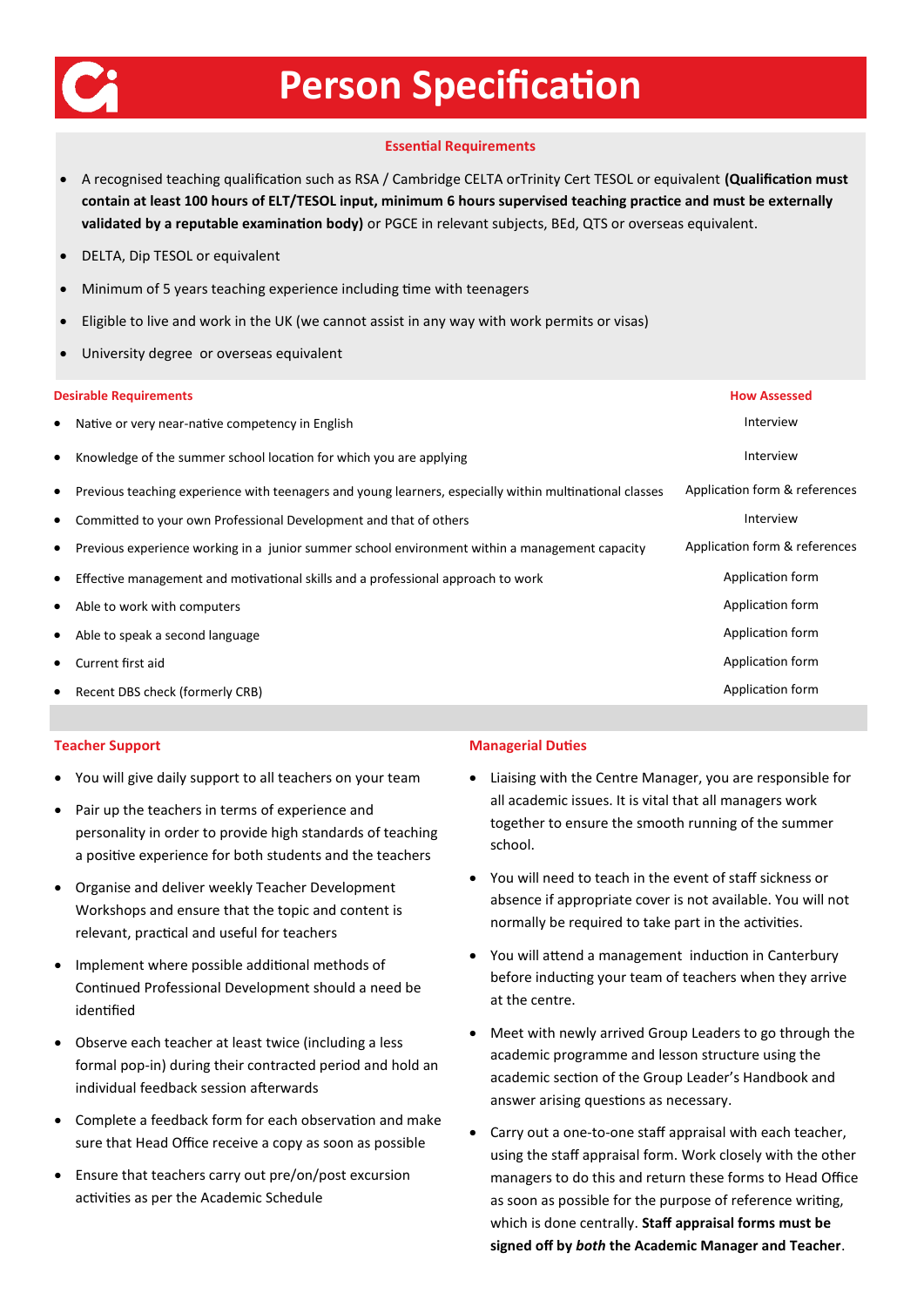## **Job Description - Academic Manager**

#### **Managerial Duties (continued)**

- You are to help monitor student numbers weekly and correlate those against staff requirements, staff contracts and the possibility of laying off teachers when numbers fall. Ideally, you are to inform teachers if their contract is being terminated for any reason at least a week beforehand. Such a decision will be taken in consultation with the Centre Manager and the Director of Vacation Courses.
- Read, review and react to the weekly student evaluation forms in order to continually maintain an improve standards across all academic areas.
- Ensure all teachers fulfil their contractual duties, are prepared for each assigned class and are in the correct classrooms at least 5 minutes before the scheduled start time.
- Ensure that all teachers are prepared, having planned their classes in advance and not leaving photocopying or other tasks to the last minute.
- Retest students who request a level change and ensure that all paperwork is updated according to the outcomes of these tests.
- Organise the classrooms, furniture and facilities available to the teachers in order to maximise their potential. Check all powered items are functioning correctly and instruct teachers on how to use them.
- You are responsible for all academic resources. It is essential that these are returned in the same manner they were delivered and checked against the inventory provided by Head Office. Regular audits will be performed throughout the course.
- Regular briefing of Academic Director/Assistant regarding any concerns

#### **Administrative Duties**

- Ensure that all teachers correctly complete all necessary paperwork. These need to be checked and filed by yourself.
- You are required to attend regular management meetings to discuss occurring issues such as student welfare and behaviour, arrivals and departures, use of facilities and resources and other matters regarding the overall smooth running of the centre.
- Liaise closely with the administrator to create and maintain accurate class lists, registers, fire registers, reports, certificates and classroom allocations.
- Organise the testing and level placement of the students and allocate them to class according to their age, level of English, sex and nationality.
- All computer data is to be organised in a logical way so it can be downloaded by Head Office at the end of the course. The Academic Manager Handbook has further instruction on this point.
- At the end of the summer you will submit a report covering the strengths and weaknesses of any part of the academic programme and any other factors by which it has been effected, together with any future recommendations. *Late submission of this report will result in a delay of the performance bonus being paid.*

#### **General**

- Read and refer to the Academic Manager Handbook before and throughout the course and adhere to Concorde International's operational procedures.
- You should read both the Child Protection Policy and the Health and Safety Policy and report any incidents appropriately whilst ensuring that the teachers do likewise.

#### **Remuneration**

Remuneration for this position is from £550 per week + holiday pay. Returning staff may receive an additional payment as agreed by the Director of Vacation Courses. Payment will be made weekly into your bank account. Accommodation and food are provided in residential centres only, unless otherwise approved by the Director of Vacation Courses.

The management induction, held a week or so before the start date of the centre, is also paid at the above rate.

Summer centres are very busy places and there may be duties to perform in addition to those detailed above. Flexibility and common sense are fundamental attributes for this position. As this is a managerial position, you will be required to sign a waiver form which confirms that you are willing to work more than 48 hours per week if required to do so.

**Reports to:** Academic Director **Location:** Bath, Southend and locations in Kent

#### **Equal Opportunities**

- Concorde International is an equal opportunities employer and does not discriminate on the basis of sex, race, marital status, disability, age, part-time or fixed term contract status, sexual orientation or religion in the allocation of duties between employees employed at any level with comparable job descriptions.
- If you are applying from outside the UK, please note that Concorde International is unable to assist in any way with work permits or visas.